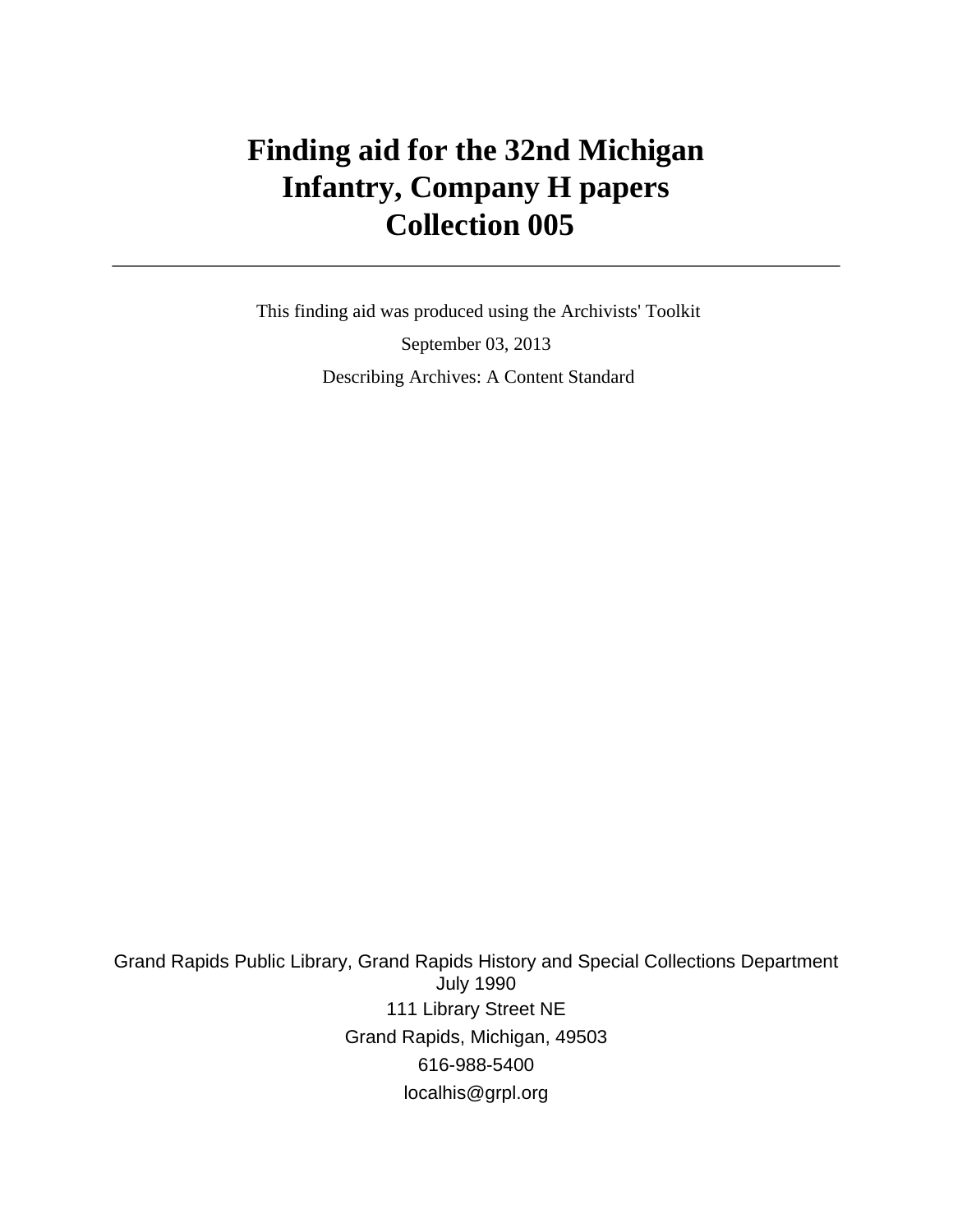# **Table of Contents**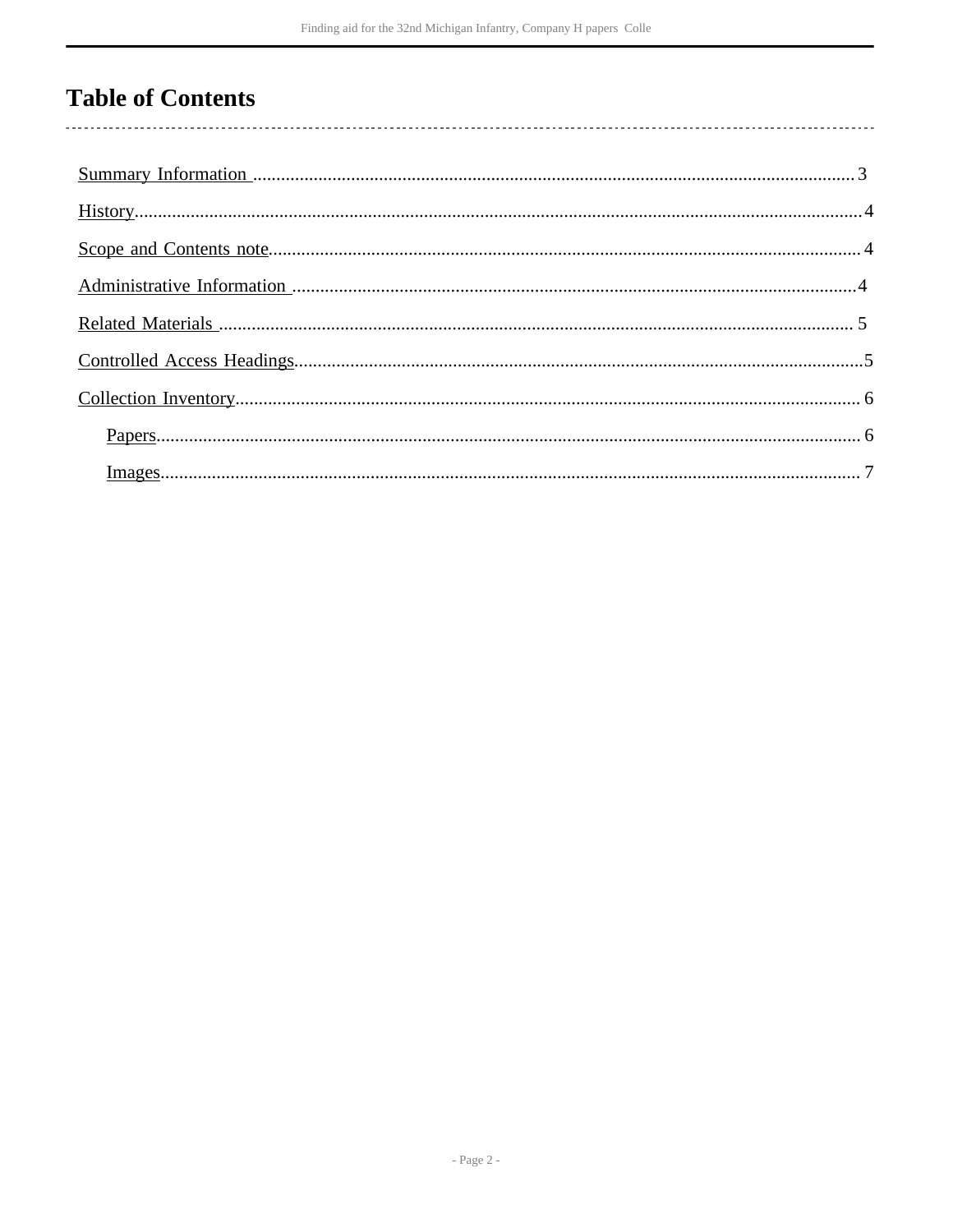# <span id="page-2-0"></span>**Summary Information**

| <b>Repository</b> | Grand Rapids Public Library, Grand Rapids History and Special<br><b>Collections Department</b>                                                                                                                                                                                                                                                                                                                                                                                                                                                                                    |
|-------------------|-----------------------------------------------------------------------------------------------------------------------------------------------------------------------------------------------------------------------------------------------------------------------------------------------------------------------------------------------------------------------------------------------------------------------------------------------------------------------------------------------------------------------------------------------------------------------------------|
| <b>Title</b>      | United States Army 32nd Michigan Infantry Company H papers                                                                                                                                                                                                                                                                                                                                                                                                                                                                                                                        |
| Date [inclusive]  | 1895-1971                                                                                                                                                                                                                                                                                                                                                                                                                                                                                                                                                                         |
| <b>Extent</b>     | 1.3 Linear feet Two boxes                                                                                                                                                                                                                                                                                                                                                                                                                                                                                                                                                         |
| Language          | English                                                                                                                                                                                                                                                                                                                                                                                                                                                                                                                                                                           |
| <b>Abstract</b>   | The United States Army 32nd Michigan Infantry Company H Papers<br>include records, correspondence, and other documents of this unit, which<br>was part of the National Guard. Research indicates that the unit was<br>mobilized in May 1898 during the Spanish-American War, but due to<br>transportation problems never got to the action and was mustered out in<br>October of that same year. The Company's membership resided primarily<br>in Grand Rapids, Michigan and began holding reunions in 1908. Papers of<br>the annual reunions during the 1940s are also included. |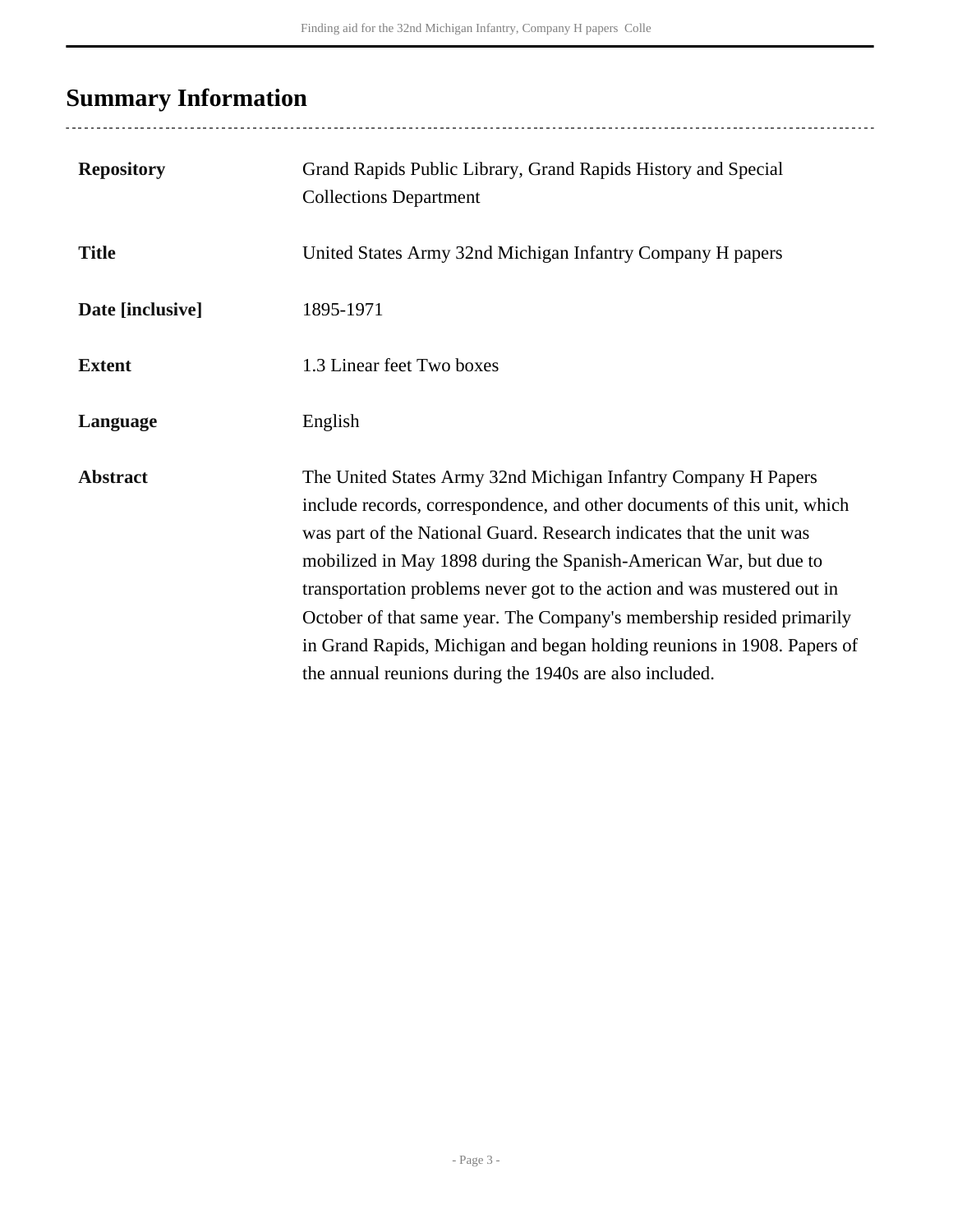## <span id="page-3-0"></span>**History**

Company H was part of the 32nd Michigan Infantry National Guard Unit. In May 1898 the company was mustered into federal service. Due to U.S. War Department mismanagement, the unit suffered from numerous transportation problems and was only able to get as far as Tampa, Florida by the time hostilities in Cuba ended. The unit mustered out of federal service in October 1898.

The unit's members began holding annual reunions in 1908. During the late 1930s and 1940s John Schouten took charge of organizing these reunions.

For biographical information on donor & unit member John Schouten, see Coll. 090.

### <span id="page-3-1"></span>**Scope and Contents note**

Contains a scrapbook of newspaper clippings of the company activities during 1895 and 1896. The units federal service in 1898 is documented through payroll records, mustering in and mustering out records, correspondence, vouchers, furlough and expenditures kept by Captain Covell. The payroll records contain name, rank, enlistment date, and pay data.

The bulk of the reunion material appears to have been collected by John Schouten, and consists of correspondence about the annual reunions and missing or deceased members. Also included are some financial records of the reunions and a handful of photographs.

### <span id="page-3-2"></span>**Administrative Information**

**Publication Information**

Grand Rapids Public Library, Grand Rapids History and Special Collections Department July 1990

#### **Immediate Source of Acquisition note**

Accession Numbers: 1984.004, 1986.193; Donor: John Schouten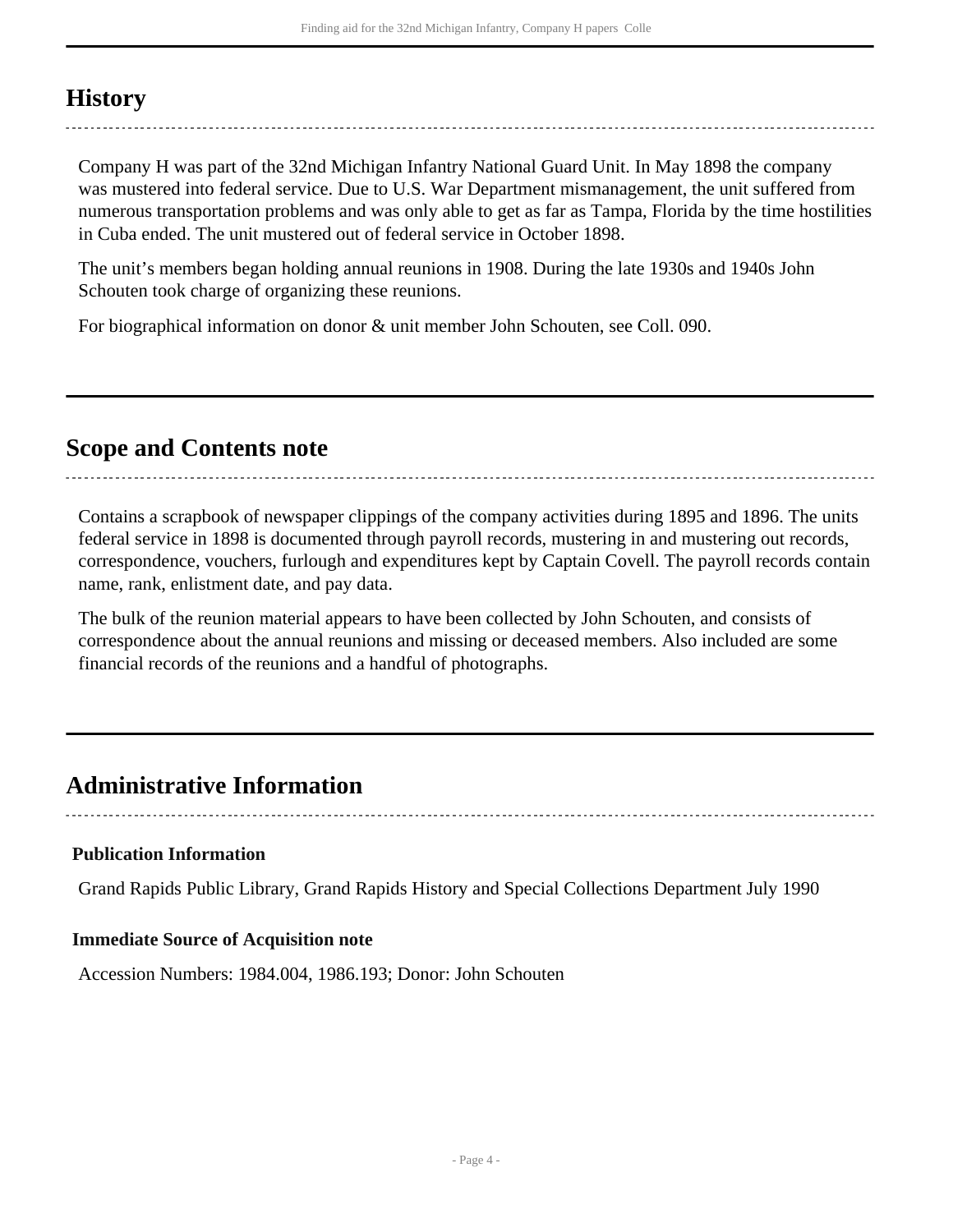## <span id="page-4-0"></span>**Related Materials**

 $\overline{a}$ 

### **Related Archival Materials note**

Coll. 090. John H. Schouten Photograph Collection, and including Michigan National Guard / Custer Guard documents.

## <span id="page-4-1"></span>**Controlled Access Headings**

• United States Army. Michigan Infantry, 32nd. Company H.

### **Geographic Name(s)**

**Corporate Name(s)**

• Grand Rapids (Mich.) -- History

#### **Personal Name(s)**

• Schouten, John H, 1870-1961

### **Subject(s)**

• Spanish-American War, 1898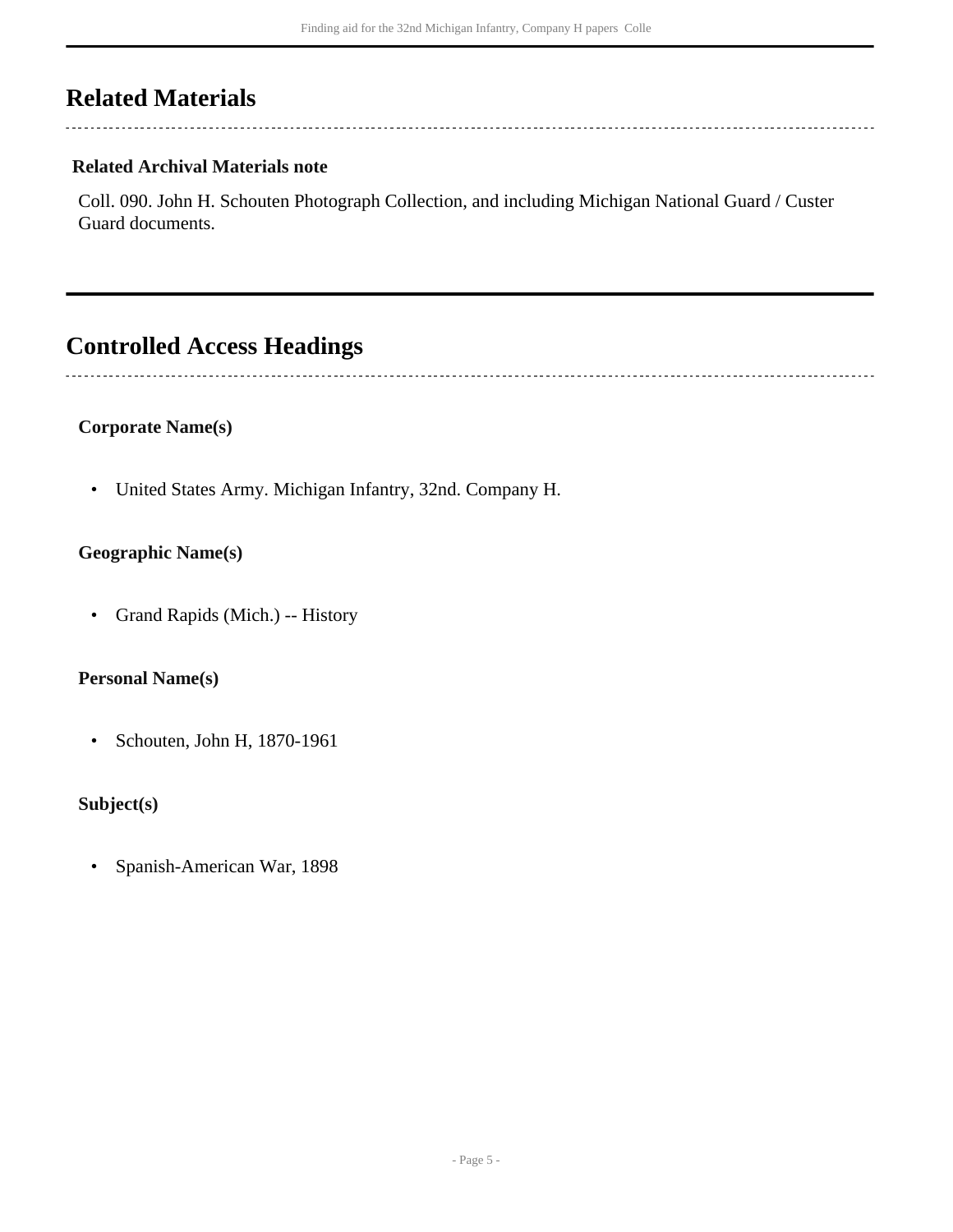# <span id="page-5-0"></span>**Collection Inventory**

<span id="page-5-1"></span>

| <b>Papers</b>                                                                                                                                                                                                 |              |                |
|---------------------------------------------------------------------------------------------------------------------------------------------------------------------------------------------------------------|--------------|----------------|
|                                                                                                                                                                                                               | <b>Box</b>   | <b>Folder</b>  |
| Muster rolls 1898                                                                                                                                                                                             | $\mathbf{1}$ | $\mathbf{1}$   |
| Miscellaneous payroll records and papers 1898                                                                                                                                                                 | $\mathbf{1}$ | $\overline{2}$ |
| Correspondence, A-S 1898                                                                                                                                                                                      | $\mathbf{1}$ | 3              |
| Correspondence, T-W 1898                                                                                                                                                                                      | $\mathbf{1}$ | $\overline{4}$ |
| Reunion Correspondence, A-J 1939-1949                                                                                                                                                                         | $\mathbf{1}$ | 5              |
| Reunion Correspondence, K-R 1938-1944                                                                                                                                                                         | $\mathbf{1}$ | 6              |
| Reunion Correspondence, S-W 1938-1943                                                                                                                                                                         | $\mathbf{1}$ | $\overline{7}$ |
| Miscellaneous reunion papers 1942-1971, n.d.                                                                                                                                                                  | $\mathbf{1}$ | 8              |
| Miscellaneous manuscript materials, accompanying book: '32nd Infantry<br>Division, World War II.' Formerly M940.5425.B58it. This book is shelved<br>with the Local History Book Collection. [March. 26, 2001] | $\mathbf{1}$ | 9              |
| vol. 1 Roster Company H 1898-1944                                                                                                                                                                             | $\mathbf{2}$ | $\overline{2}$ |